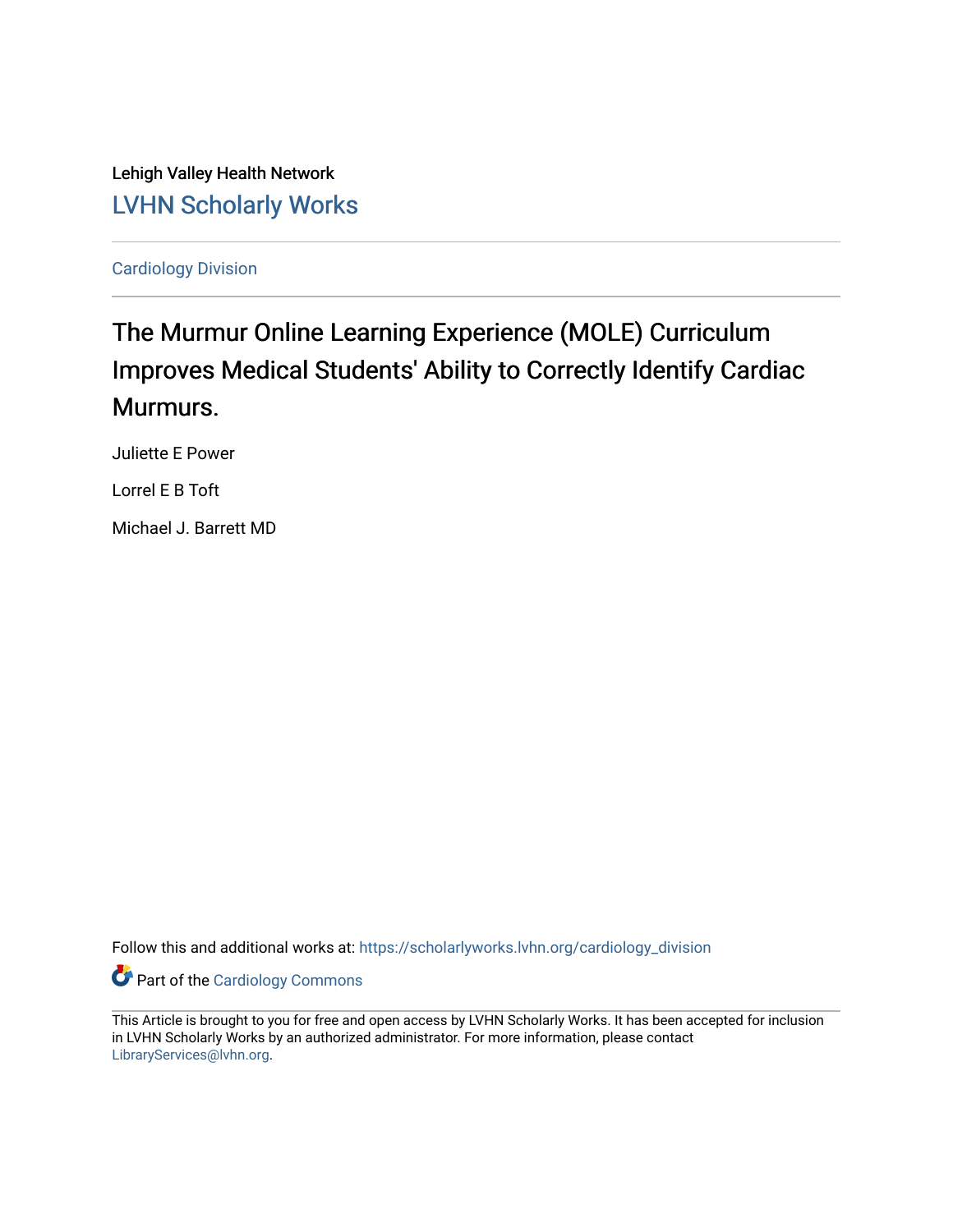# The Murmur Online Learning Experience (MOLE) Curriculum Improves Medical Students' Ability to Correctly Identify Cardiac Murmurs

Juliette E. Power, MD, Lorrel E.B. Toft, MD, and Michael Barrett, MD

# Abstract

### Introduction

Physical examination skills are receiving less attention in curricula and clinical practice, being supplanted by imaging and other technologies. We developed an online module to introduce auscultation of common cardiac murmurs to second-year medical students.

#### Methods

The Murmur Online Learning Experience (MOLE) curriculum focused on nine common, unique, or highly testable cardiac murmurs, chosen collaboratively by the authors. The curriculum consisted of (1) a nine-item multiple-choice pretest containing a clinical vignette, a photo of stethoscope location, and an auditory clip; (2) nine modules each containing a several-minute-long auditory clip and a written description (location, quality, radiation, change with exam maneuvers); and (3) a nine-item multiple-choice posttest, identical to the pretest but randomly ordered. All second-year medical students at the University of Louisville were given access to MOLE during their cardiovascular curriculum and given an incentive to complete the ungraded activity.

### **Results**

One hundred forty-seven (91.8%) students voluntarily completed the pretest and posttest. The mean pretest score was 3.76 out of 9 (*SD* = 1.77). The mean posttest score was 7.14 out of 9 (*SD* = 1.78). Paired *t*-test results demonstrated a *p* value of <.001.

### **Discussion**

An online murmur curriculum consisting of repetitive auditory murmurs and narrative description of murmurs improved second-year medical students' ability to correctly identify common cardiac murmurs. This method of learning murmurs via online curriculum is a practical and effective way to hone students' physical exam skills in the modern era.

**Keywords:** Auscultation, Murmur, Cardiac, Heart, Stenosis, Regurgitation, Ventricular Septal Defect, Patent Ductus Arteriosis, Hypertrophic Cardiomyopathy, Friction Rub

# Educational Objectives

By the end of this activity, learners will be able to:

- Correctly identify nine basic cardiac murmurs (aortic stenosis, aortic insufficiency, hypertrophic obstructive cardiomyopathy, mitral stenosis, 1. mitral regurgitation, tricuspid regurgitation, patent ductus arteriosis, friction rub, and ventricular septal defect).
- 2. Differentiate between systolic and diastolic cardiac murmurs.
- 3.Identify anatomic locations of basic cardiac murmurs.
- 4.Recognize maneuvers used to exacerbate cardiac murmurs.

# Introduction

As physical examination skills receive less attention in curricula and clinical practice, being supplanted by imaging and other technologies, medical students, residents, and practicing physicians recognize less than 40% of abnormal heart sounds.<sup>[1](#page-6-0),[2](#page-6-1)</sup> However, physical exam skills remain vitally important even in the era of technology-enabled health care. Particularly in resource-poor settings and in the era of appropriate use criteria, adequate cardiac auscultation is a cost-effective method to make important diagnoses and limit inappropriate, more expensive imaging tests.<sup>[3](#page-6-2),[4](#page-6-3)</sup> A vital aspect of the physical exam, the need for efficient and accurate cardiac auscultation skills is ubiquitous across medical education—and medical practice—in order to diagnose common conditions such as aortic stenosis, congestive heart failure, and congenital pathologies.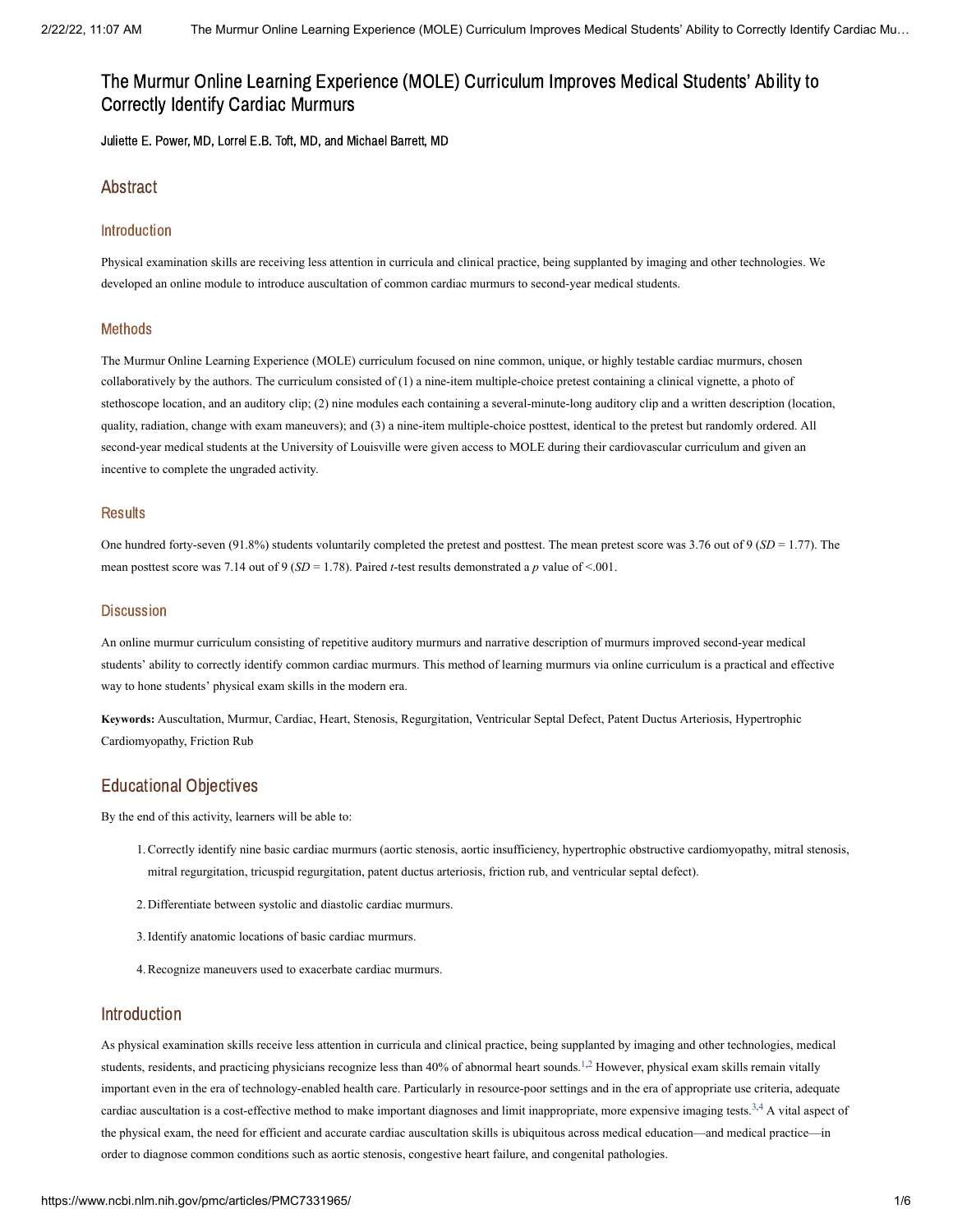#### 2/22/22, 11:07 AM The Murmur Online Learning Experience (MOLE) Curriculum Improves Medical Students' Ability to Correctly Identify Cardiac Mu…

To address this need for cardiac auscultation teaching for modern learners, we developed the Murmur Online Learning Experience (MOLE), focusing on the invaluable and inexpensive art of cardiac auscultation. Rather than using the outdated pedagogical technique of a lecture-based curriculum, MOLE is an internet-based, self-study resource that combines auditory and visual learning to achieve multisensory learning. Such multisensory learning has been demonstrated to be superior to unisensory learning in terms of knowledge/skill retention.<sup>[5](#page-6-4)</sup> MOLE encourages medical students to practice their cardiac auscultation skills using clinical vignettes and repetition of common murmurs. The purpose of the curriculum is to teach introductory-level cardiac auscultation skills to medical student learners, teaching them to distinguish between nine basic cardiac murmurs. MOLE has been designed to be used concomitantly with classroom education during time dedicated to learning about the cardiovascular system in the first 2 years of medical school. The purpose of the corresponding study is to evaluate the impact of this online murmur curriculum on second-year medical students' ability to recognize common cardiac murmurs.

As a learning module, MOLE implements an audiovisual tutorial, clinical vignettes, and self-assessments to promote self-guided learning, which has been shown to improve auscultation skills in medical students. <sup>[6](#page-6-5)</sup> The program has been designed based on previous research showing that the ability of medical trainees to correctly identify murmurs by auscultation is poor but can be improved with repetition. Each murmur is repeated approximately 200 times in a 5-minute period in the learning module, modeling previous studies showing retention of material at these rates.<sup>[7](#page-6-6),[8](#page-6-7)</sup> The murmurs used in MOLE are actual physiologic recordings, as opposed to simulated sounds, and have been standardized with regard to rate and volume in order to maximize learners' ability to distinguish between different murmurs. While there are many available online libraries of cardiac murmurs, this curriculum is unique as it is a curated collection of murmurs deemed appropriate for early medical student learners by our developers (including a nationally recognized expert on teaching cardiac auscultation, a cardiovascular curriculum course director, and a recent medical student learner). Furthermore, our curriculum combines auditory learning with visual cues (location of stethoscope), physical exam maneuvers, phonograms, and clinical vignettes to give a comprehensive, multisensory learning experience that is still limited to approximately 1 hour's duration. By choosing to focus on nine murmurs, the curriculum is focused yet thorough, as well as being accessible to the modern learner. Lastly, our pre- and posttest format allows students to self-evaluate, an important step in self-directed learning.

#### Methods

MOLE was developed to teach the basics of cardiac murmurs and auscultation to medical students. For these early learners, MOLE focused on three elements considered key to identifying a murmur: timing, location, and quality—in that order. We chose to adjust real audio recordings of murmurs to a heart rate of 55–60 beats per minute where systole was approximately one-third of a second. This choice was made in order to allow students to focus on the above-mentioned elements of the murmur and carefully consider each one with adequate time between each repetition of the murmur. Furthermore, this technique of standardizing the rate and of murmurs has been utilized when teaching high-level learners, such as practicing cardiologists. Coauthor and developer of the curriculum Dr. Michael J. Barrett serves as the editor of the American College of Cardiology Heart Songs learning module and is considered an expert on teaching cardiac auscultation. The Heart Songs murmur clips also have been standardized in the above manner. Previous randomized studies have demonstrated the effectiveness of this method of teaching cardiac auscultation, showing a marked improvement in ability of practicing cardiologists to correctly identify common murmurs.<sup>[8](#page-6-7),[9](#page-6-8)</sup> Therefore, we chose to utilize the same technique when creating our medical student MOLE curriculum and to evaluate its effectiveness in the context of a broader cardiovascular curriculum.

The MOLE curriculum was designed to be completed by students during their preclinical (first- or second-year) cardiovascular curriculum as an interactive, self-directed learning activity outside of the classroom. In the University of Louisville program where the MOLE curriculum was implemented and evaluated, students were given two 1-hour didactic lectures on common valvular disorders, separated into aortic/pulmonic valves and mitral/tricuspid valves. Other relevant didactics included lecture topics on hypertropic obstructive cardiomyopathy, congenital cardiac disease (including patent ductus arteriosis and ventricular septal defect), and pericardial effusion. Students were also introduced to the basics of cardiac auscultation in a separate physical exam course. However, students' only exposure to auditory murmur clips was during the MOLE curriculum. Prior to development and implementation of the MOLE curriculum at the University of Louisville, students did not receive formal instruction in auscultation of the common cardiac murmurs, and their exposure to these murmurs was at random during their clinical rotations.

We chose the following nine cardiac murmurs to include in the MOLE curriculum based on several factors, including prevalence, relevance to medical student learners, unique differentiating features (e.g., aortic stenosis vs. hypertrophic obstructive cardiomyopathy), correlation with important clinical diagnosis (e.g., friction rub, patent ductus arteriosis), frequent testing on standardized exams, and correspondence to disease states taught in the University of Louisville cardiovascular curriculum. The following murmurs were included in the MOLE curriculum:

- Aortic stenosis.
- Aortic regurgitation.
- Friction rub.
- Hypertrophic obstructive cardiomyopathy.
- Mitral stenosis.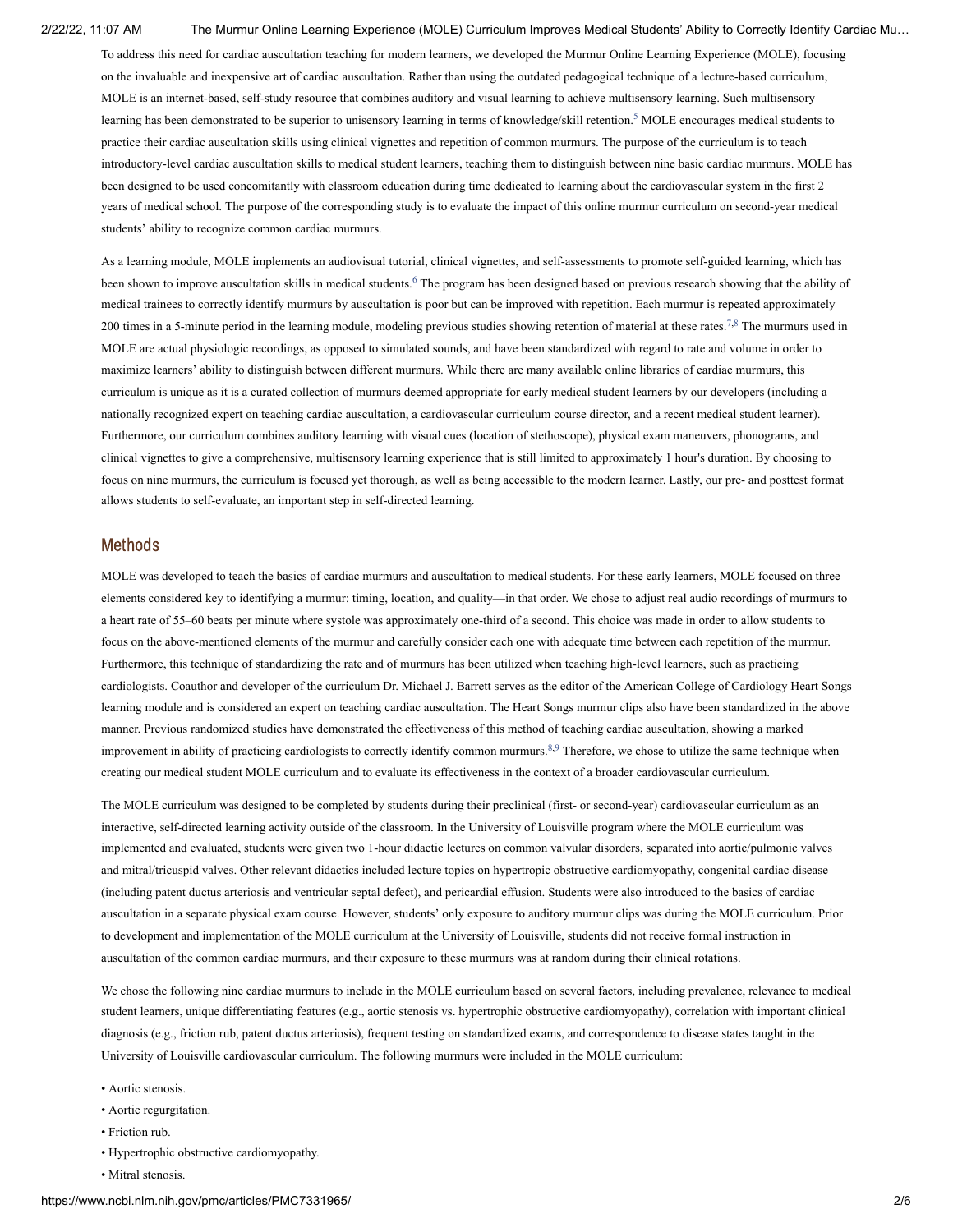- Mitral regurgitation.
- Patent ductus arteriosis.
- Tricuspid regurgitation.
- Ventricular septal defect.

The tutorial contained three components: a pretest ([Appendix](#page-5-0) A), the learning module ([Appendix](#page-5-1) B), and a posttest [\(Appendix](#page-5-2) C). Learners completed a short multiple-choice-question pretest asking them to identify nine common cardiac murmurs based on sound and a clinical vignette. The learning module then focused on providing audiovisual associations for each murmur. Each murmur was repeated approximately 200 times at standardized rate and volume. After the learning module, a posttest, similar to the pretest but with questions/vignettes in random order, was completed for selfevaluation.

### Cardiac Auscultation Pretest [\(Appendix](#page-5-0) A; 10 Minutes)

The pretest consisted of nine computer-randomized multiple-choice-question vignettes, one for each of the murmurs above. A photo of the auscultation site was provided, along with a short vignette with pertinent information regarding the associated murmur. Below the written vignette was a button that played the murmur that would be heard at the above auscultation site. The student was then asked to identify the murmur in a computerrandomized, multiple-guess fashion. Both vignettes and answer choices were randomized by the computer program separately for each pretest that was completed. At the end of the pretest, a score was provided so that the learner could compare it to the future posttest score.

#### Cardiac Auscultation Learning Module [\(Appendix](#page-5-0) B; 60 Minutes)

This audiovisual-based module began by considering the three elements key to identifying a murmur: timing, location, and quality, in that order. For timing, students were asked to identify the murmur as occurring either during systole or diastole, thus narrowing the choices. As noted above, our murmurs were created with systole fixed at one-third of a second, in order to allow adequate time for active learning. Students were then instructed that "the loudest location of the murmur is key." The quality of the murmur was considered last in the identification process.

At this point, the learner proceeded into the heart of the learning module. For each of nine murmurs, MOLE included both a several-minute-long auditory clip and a written description featuring location, quality, radiation, and change with exam maneuvers. Visuals during the narration included phonocardiograms and auscultatory sites. The murmur was introduced and then repeated until the student had listened to it 200 times. At that point, the student proceeded to the narration regarding another murmur.

#### Cardiac Auscultation Posttest ([Appendix](#page-5-0) C; 10 Minutes)

The MOLE posttest was identical to the pretest, but with questions/vignettes occurring in a random order.

All 160 second-year medical students at the University of Louisville were given access to the MOLE curriculum including pretest, learning module, and posttest. Following completion of these three components, students had unlimited access to the online learning module. This cardiac auscultation tutorial was run from an online platform called SoftChalk Cloud ([www.SoftChalk.com](http://www.softchalk.com/)) so that learners could access the three components online via links sent in email. Although original materials were hosted by SoftChalk, they are also available as webpage files in *MedEdPORTAL*; thus, materials can be utilized without the SoftChalk application.

#### Results

Results from medical students at the University of Louisville Medical School demonstrated the value of the MOLE curriculum. The vast majority of students completed the module within the allotted 2-week time frame. One hundred forty-seven (91.8%) students voluntarily completed the pretest and posttest. The mean pretest score was 3.76 out of 9 (*SD* = 1.76). The mean posttest score was 7.14 out of 9 (*SD* = 1.77; [Figure](https://www.ncbi.nlm.nih.gov/pmc/articles/PMC7331965/figure/f1/?report=objectonly) 1). The mean increase in test scores between pretest and posttest was 2.96 (*SD* = 2.63), with a range between −2 and 7. The time spent by students on the learning module did not correlate with either their posttest scores or the change in score from pre- to posttest ([Figure](https://www.ncbi.nlm.nih.gov/pmc/articles/PMC7331965/figure/f2/?report=objectonly) 2). Paired *t*-test results demonstrated a *p* value of  $< 0.01$ .



[Figure](https://www.ncbi.nlm.nih.gov/pmc/articles/PMC7331965/figure/f1/?report=objectonly) 1. **Change in pretest and posttest scores.**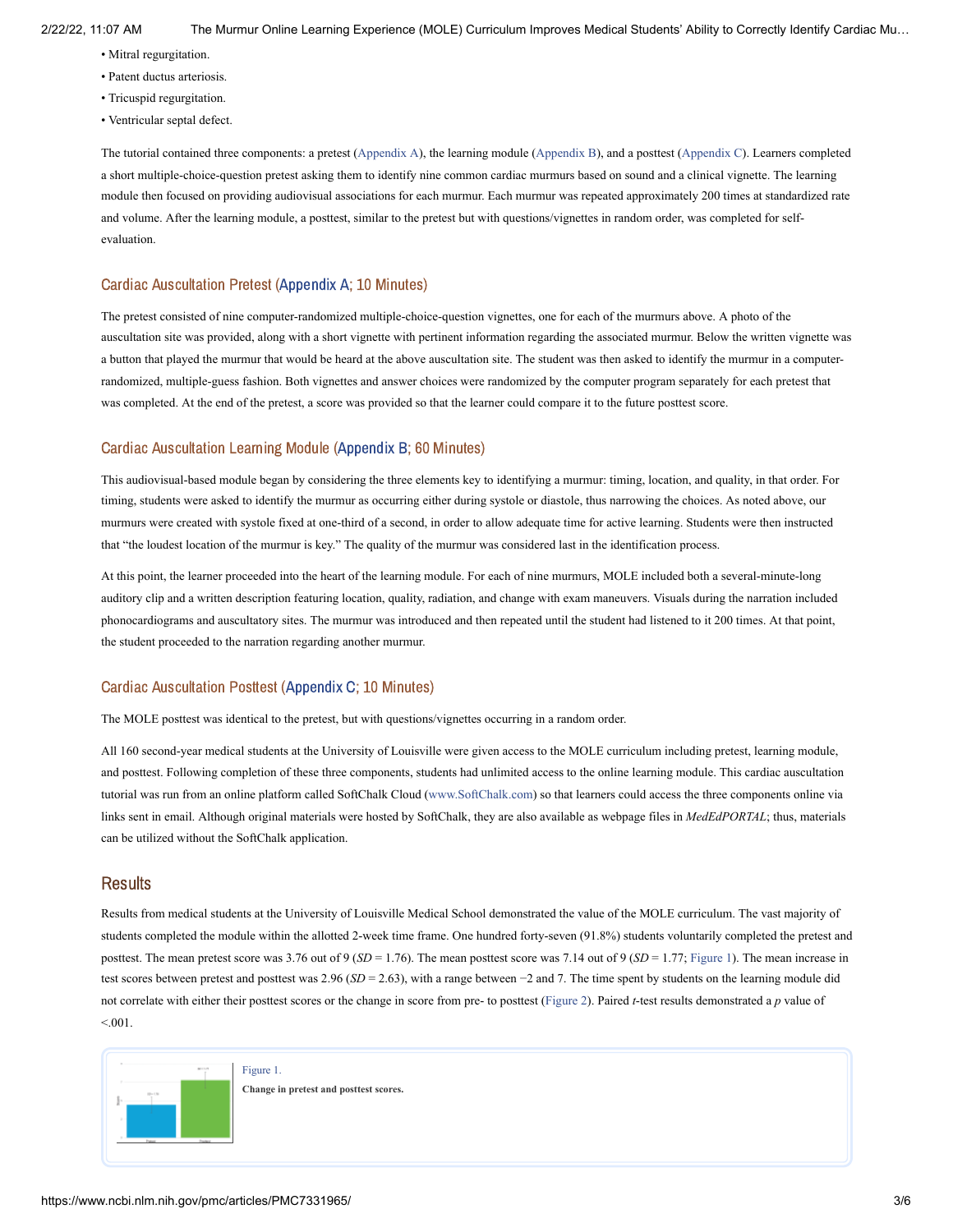

[Figure](https://www.ncbi.nlm.nih.gov/pmc/articles/PMC7331965/figure/f2/?report=objectonly) 2.

**Change in student score versus time spent on module.**

## **Discussion**

Implementation of this educational innovation occurred at the University of Louisville in fall 2017 (data presented from the inaugural class of students participating in MOLE) with second-year medical students during their integrated cardiovascular system curriculum, an 8-week-long course. Based upon the success of the curriculum and student enjoyment, it was continued in fall 2018 with plans to continue utilizing it as a required portion of the cardiovascular curriculum indefinitely. To entice participation, students were given 2 bonus points on their final exam if they completed the curriculum, regardless of score. Therefore, this was an ungraded but mandatory activity. Students were given access to the MOLE curriculum via links to their individual email accounts at the time of the valvular disorder lectures. They were given 2 weeks to complete the module, and adequate time was allowed within their schedule for this 1-hour activity occurring outside the classroom. Students had no time limits as to how long they could spend on each vignette, each murmur, or the pre- and posttests.

This online murmur curriculum consisting of repetitive auditory murmurs and narrative description of murmurs improved second-year medical students' ability to correctly identify common cardiac murmurs. While the median score increased from 4 to 7 out of 9, there was a small proportion of students  $(4\%, n = 6)$  who scored lower on the posttest compared to the pretest. There are several possibilities for why these students' scores did not improve following the module. Data regarding the students' overall course performance were not available, but these may have been low-performing students. The pre- and posttests were not compulsory, and therefore, some may not have put full effort into the posttest, causing scores to be artificially low. Students were given credit for completing the course online, but some may not have attempted to learn the material since the exercise was not graded. Overall, the large majority of learners showed an improvement between pre- and posttest scores, evidencing the effectiveness of this online curriculum.

It is important to note that there did not appear to be any correlation between time spent on the module and either posttest absolute score or change in score. We suspect that study times may not have been accurately recorded through the online platform. Based on some of the study times recorded, it is possible that students were not logging out of the module or that students may have had the learning module and posttest modules open simultaneously. These issues may have confounded length of study time recorded, thereby impacting our ability to correlate study time and posttest score improvement accurately. In the future, we hope to find a way to record study times more accurately and produce a correlation between study times and score increases.

Our experience implementing this curriculum was overwhelmingly positive. Students reported enjoyment of the activity and found it useful for their future clinical practice. Instructors in the course found the format particularly effective since attempting to teach murmurs during a short didactic session does not allow for the repetition that the online module provides. The results of our study demonstrate that auscultation is a technical skill that can improve within a short time period. With the permeation of technology throughout medicine, using online learning modules allows students to readily access auditory learning at their convenience.

There are several limitations to our study. First, it is not possible to definitively identify which aspect of the MOLE curriculum led to improved auscultatory skills. Students were not required to listen to the entire module/auditory clip, so we cannot correlate, in this data set, whether repetition was the key factor in auscultatory skill improvement. However, previous studies have identified repetition as the key component in auscultation skill improvement.<sup>[6,](#page-6-5)[7](#page-6-6)</sup> Second, pre- and posttest auditory clips were identical. However, even if students had both pre- and posttests open in different browser windows simultaneously, they were given only a composite score and not individual correct/incorrect answers, so they would not be able to use pretest clips to identify posttest clips. Additionally, students were not graded on this exercise, so the motivation to cheat in this fashion would be minimal. Third, students completed the posttest immediately after the module. Therefore, we assessed only immediate auscultation skill improvement, not skill retention. It would be useful in the future to assess long-term retention of auscultation skills following this curriculum, as well as whether spaced repetition of cardiac auscultation practice would improve long-term skill retention. Fourth, the pre- and posttest questions included a clinical vignette in addition to the murmur clip. Students may have relied on their knowledge of the clinical vignette, rather than the sound, to identify the murmur. However, we find this an acceptable limitation to the study, as clinicians utilize both clinical context and murmurs in diagnostic decisions. The goal of the curriculum was to teach students how to integrate auscultatory skills into their clinical skill set. We accept the possible confounding to our data since the primary purpose of this educational innovation was to create and implement a murmur curriculum within the broader context of medical education, rather than our primary goal being purity of data collection.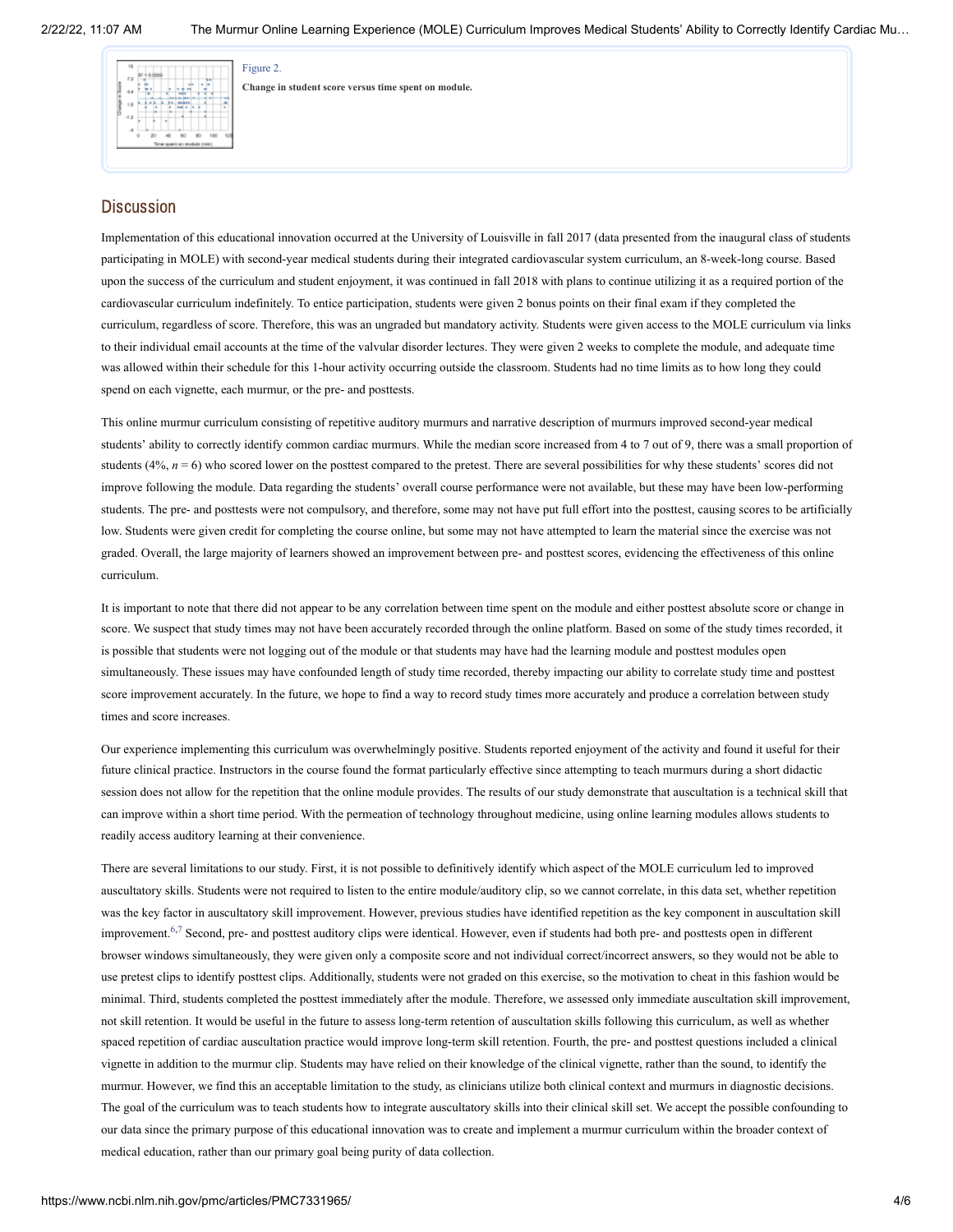2/22/22, 11:07 AM The Murmur Online Learning Experience (MOLE) Curriculum Improves Medical Students' Ability to Correctly Identify Cardiac Mu…

The applicability of this curriculum is broad, as it can be easily extended to learners across the medical education continuum and across disciplines. The curriculum can be provided for nursing students and cardiac nurses, who often perform bedside physical examination and assessment. Medical students, residents, fellows, and even faculty can all benefit from this interactive auscultation curriculum to improve their cardiac examination skills for this set of important cardiac murmurs.

# Appendices

<span id="page-5-0"></span>A. MOLE Pretest folder

<span id="page-5-1"></span>B. MOLE Learning Module folder

<span id="page-5-2"></span>C. MOLE Posttest folder

[Click](https://www.ncbi.nlm.nih.gov/pmc/articles/PMC7331965/bin/mep_2374-8265.10904-s001.zip) here to view. (28M, zip)

*All appendices are peer reviewed as integral parts of the Original Publication.*

# Acknowledgments

The MOLE modules were created on the SoftChalk [\(www.SoftChalk.com](http://www.softchalk.com/)) platform licensed to the University of Louisville School of Medicine, with the assistance of the Information Technology team at the University of Louisville.

All of the images, media, and appendices are author owned and were created by the authors. Specifically, Dr. Michael Barrett created and owns all images of phonocardiograms and auscultatory sites. Dr. Juliette Power created and owns all appendices. Dr. Juliette Power also created and owns all audio, including heart murmurs. The voice on the voiceover belongs to her.

# **Disclosures**

None to report.

# Funding/Support

None to report.

# Ethical Approval

Reported as not applicable.

# Article information

MedEdPORTAL. 2020; 16: 10904. Published online 2020 May 29. doi: [10.15766/mep\\_2374-8265.10904](https://dx.doi.org/10.15766%2Fmep_2374-8265.10904)

PMCID: PMC7331965 PMID: [32656325](https://www.ncbi.nlm.nih.gov/pubmed/32656325)

[Juliette](https://www.ncbi.nlm.nih.gov/pubmed/?term=Power%20JE%5BAuthor%5D&cauthor=true&cauthor_uid=32656325) E. Power, MD. $^*$   $^1$  [Lorrel](https://www.ncbi.nlm.nih.gov/pubmed/?term=Toft%20LE%5BAuthor%5D&cauthor=true&cauthor_uid=32656325) E.B. Toft, MD.  $^2$  and [Michael](https://www.ncbi.nlm.nih.gov/pubmed/?term=Barrett%20M%5BAuthor%5D&cauthor=true&cauthor_uid=32656325) Barrett, MD  $^3$ 

 $^{\rm 1}$  Fellow, Cardiology, University of Minnesota Medical Center

 $^2$  Cardiology, Associate Professor of Medicine, Department of Internal Medicine, University of Nevada, Reno, School of Medicine

<sup>3</sup> Professor of Cardiology, Department of Cardiology, Lehigh Valley Health Network

Corresponding author: [juliette.e.power@gmail.com](mailto:dev@null) ∗

Received 2019 May 16; Accepted 2019 Nov 5.

[Copyright](https://www.ncbi.nlm.nih.gov/pmc/about/copyright/) © 2020 Power et al.

This is an open-access publication distributed under the terms of the Creative Commons [Attribution-NonCommercial](https://creativecommons.org/licenses/by-nc/4.0/) license.

Articles from MedEdPORTAL : the Journal of Teaching and Learning Resources are provided here courtesy of Association of American Medical Colleges